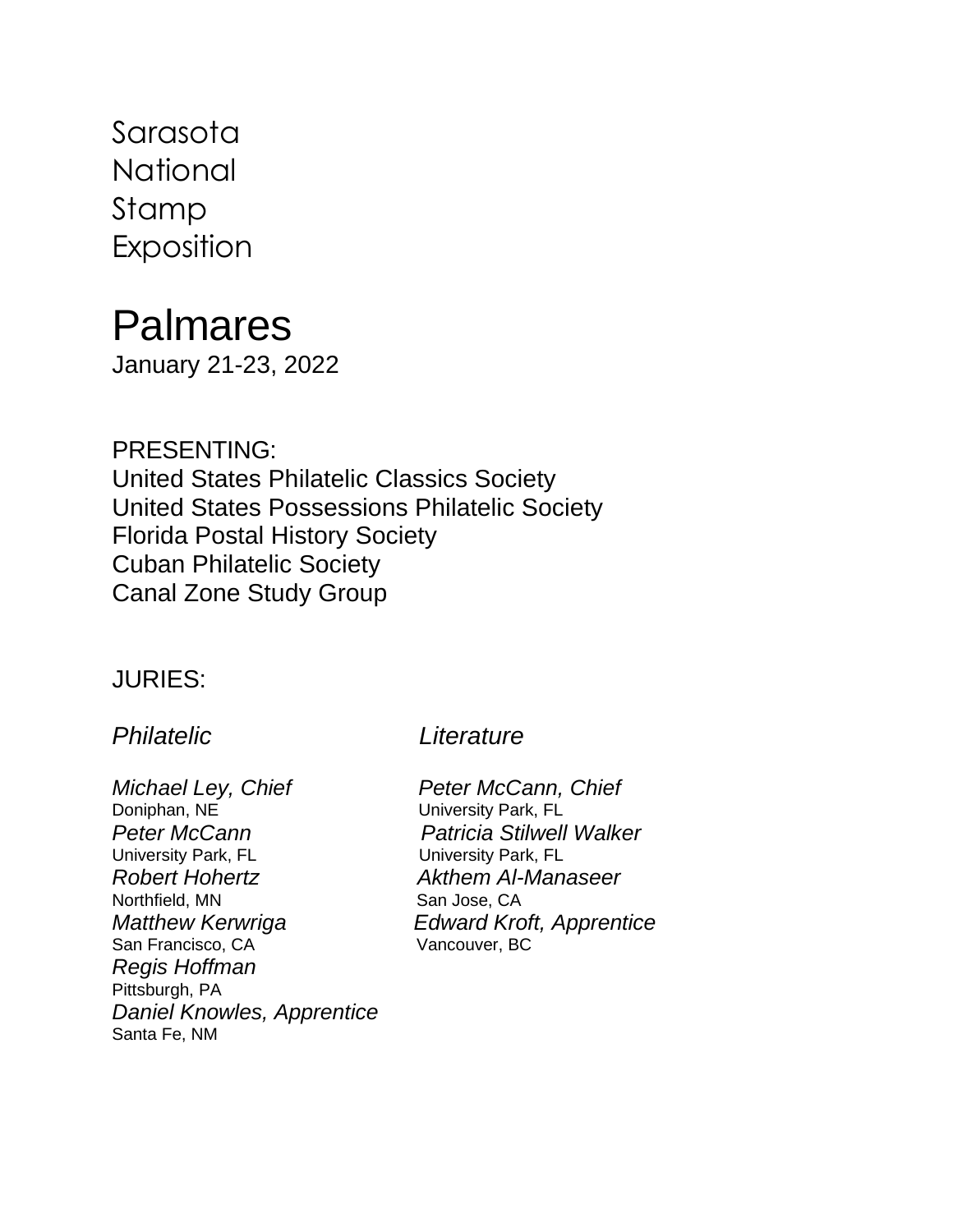## Sarasota National Stamp Expo **PHILATELIC PALMARES**

January 21 - 23, 2022

| <b>Grand Award</b>                                            | Vince King              | In the BeginningTimromaine, The Proliferation<br>of Postage Stamps Inspires a Collecting<br>Revolution |
|---------------------------------------------------------------|-------------------------|--------------------------------------------------------------------------------------------------------|
| <b>Reserve Grand Award</b>                                    | Vernon R. Morris        | Evolution of Blood's Local Post: 1842 to 1862                                                          |
| <b>Single Frame Grand</b>                                     | Mark Schwartz           | <b>Boston Paid in Grid</b>                                                                             |
| <b>Single Frame Reserve Grand</b>                             | Yamil H. Kouri          | The 1855 $Y\frac{1}{4}$ Surcharged Stamps of Cuba                                                      |
| <b>AAPE First Time Exhibitor Award</b>                        | Philip W. Leber         | Telegraph Launches the Communication Age - A<br>Philatelic Retrospective 1840-2000s                    |
| <b>AAPE Award of Honor (1)</b>                                | <b>Howard Rotterdam</b> | The Four Chaplains Stamp of 1948: First Day<br>Covers                                                  |
| <b>AAPE Award of Honor (2)</b>                                | David Mayo              | Non-Denominated Make-Up Rate Stamps of the<br><b>United States</b>                                     |
| <b>AAPE Creativity Award</b>                                  | Vince King              | In the BeginningTimromaine, The Proliferation<br>of Postage Stamps Inspires a Collecting<br>Revolution |
| <b>AAPE Exhibiting Excellence Award</b><br>(Treatment)        | Eigel Trondsen          | Norway Registered Mail to 1945                                                                         |
| <b>AAPE Benninghoff Award</b>                                 | Fernando Iglesias       | The 2013 Inverted "Jenny" Issue                                                                        |
| American Philatelic Congress Award                            | Murray Abramson         | Expansion of U.S. Airmail to Foreign<br>Destinations (1922-1941)                                       |
| APS Pre-1900 Medal of Excellence                              | Guillermo J. Llosa      | A Centennial of Peruvian Maritime Mail: 1779-<br>1879                                                  |
| APS 1900-1940 Medal of Excellence                             | Lawrence Haber          | The State of the US Mails - a Snapshot in Time                                                         |
| APS 1940-1980 Medal of Excellence                             | James Mazepa            | The Poland Flag Stamp of the United States<br><b>Overrun Countries Series</b>                          |
| <b>APS Research Award</b>                                     | Hal Vogel               | <b>American Heroic Age Polar Expeditions</b>                                                           |
| Columbia Panama Study Group Medal of<br><b>Excellence</b>     | Alfredo Frohlich        | Colombia, The Last Classic Issue - 1866                                                                |
| <b>United Postal Stationery Society Marcus</b><br>White Award | Octavio Cabrera         | Postal Cards of Cuba 1878-1898                                                                         |
| Postal History Society Award                                  | Hal Vogel               | <b>American Heroic Age Polar Expeditions</b>                                                           |
| United States Philatelic Classics Society                     | Vernon R. Morris        | Evolution of Blood's Local Post: 1842 to 1862                                                          |
| <b>United States Possessions Philatelic</b><br>Society Award  | Lewis E. Bussey         | The Spanish American War & Occupation<br>Reflected in U.S. Postal Cards 1898-1907                      |
| United States Stamp Society Statue of<br><b>Freedom Award</b> | Vernon R. Morris        | Evolution of Blood's Local Post: 1842 to 1862                                                          |
| Women Exhibitors Sterling Achievement<br>Award                | Richard Lomax           | Oleomargarine State Revenue Types                                                                      |
| <b>American Topical Association Medal</b>                     | George Kramer           | For the Love of the Dog                                                                                |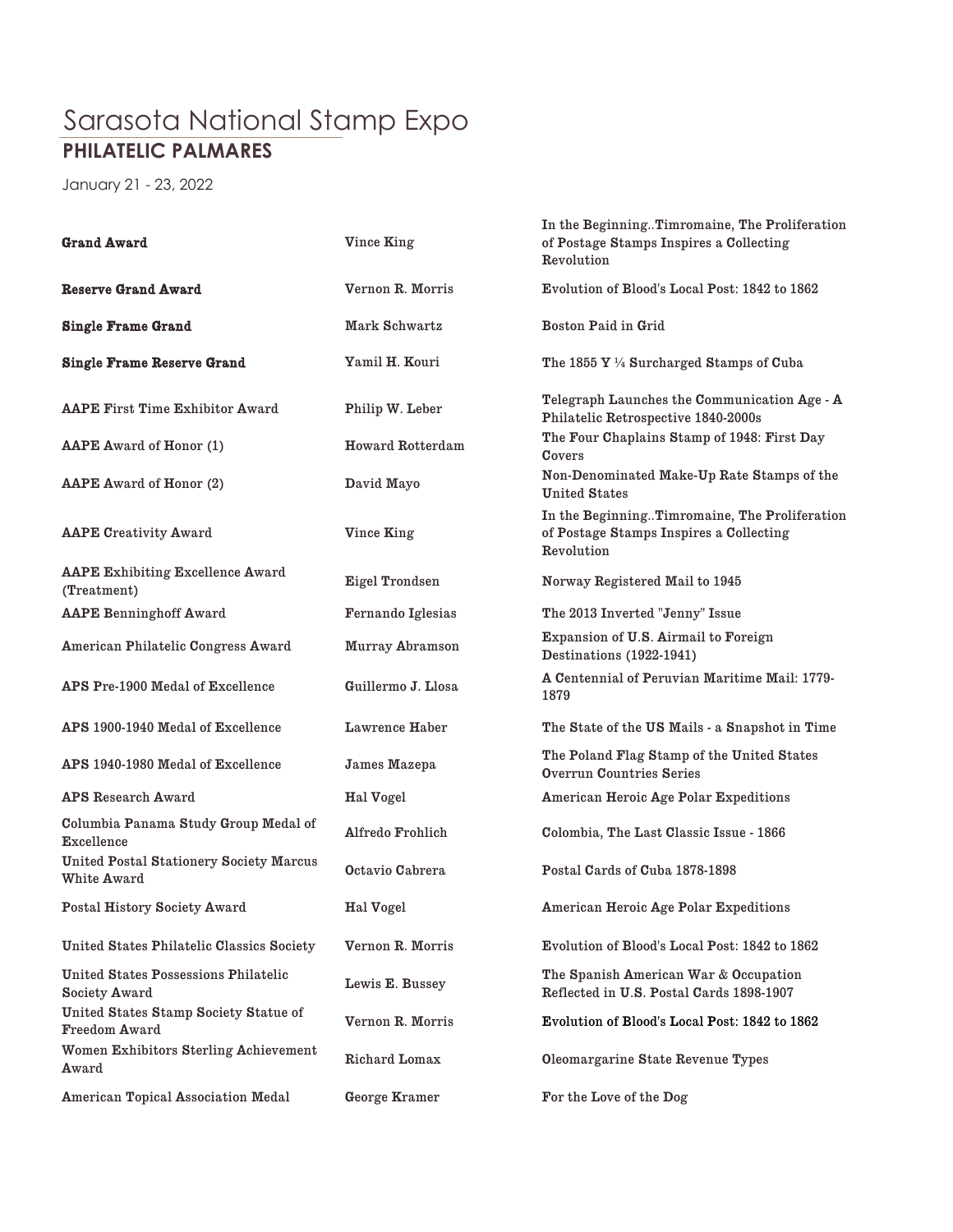| <b>COURT OF HONOR</b>      | Mike Ley                   | <b>Burma</b> - The First Two Issues                                                                                         |    |
|----------------------------|----------------------------|-----------------------------------------------------------------------------------------------------------------------------|----|
|                            | Elizabeth Hisey            | Little Red Riding Hood and the Big Bad Wolf                                                                                 |    |
|                            | Elizabeth Hisey            | Making Cuban Cigars - Plantation to Street                                                                                  |    |
| <b>LARGE GOLD - Single</b> | Mark Schwartz              | The Postal Markings of Newbury and<br>Newburyport, Mass during the Stampless Period:<br>1755-1855                           | 91 |
|                            | Anthony F. Dewey           | The "A" Rate-Change Stamps of 1978                                                                                          | 94 |
|                            | David Zemer                | The Panama 1c Balboa American Bank Note<br>Company Stamp - Its Printings and a Special<br><b>Study of the Center-Invert</b> | 90 |
|                            | Mark Schwartz              | Boston Paid in Grid                                                                                                         | 96 |
|                            | Yamil H. Kouri             | The 1855 $Y \frac{1}{4}$ Surcharged Stamps of Cuba                                                                          | 94 |
|                            | <b>Richard Taschenberg</b> | The 10 Cent US Envelopes of 1870-1874                                                                                       | 94 |
|                            | Ronald Majors              | Mail Between Canada/BNA and Confederate<br>States During the U.S. Civil War                                                 | 93 |
| <b>LARGE GOLD - Multi</b>  | James Mazepa               | The Poland Flag Stamp of the United States<br><b>Overrun Countries Series</b>                                               | 90 |
|                            | Mark Schwartz              | The Postal History of Salem Mass: Domestic Mail<br>through September 1883: Foreign up to UPU                                | 91 |
|                            | Eigel Trondsen             | Cunard Line: The Ships and the Transatlantic<br>Mail, the Monopoly Years                                                    | 91 |
|                            | Guillermo J. Llosa         | A Centennial of Peruvian Maritime Mail: 1779-<br>1879                                                                       | 91 |
|                            | Vince King                 | In the BeginningTimromaine, The Proliferation<br>of Postage Stamps Inspires a Collecting<br>Revolution                      | 95 |
|                            | Hal Vogel                  | <b>American Heroic Age Polar Expeditions</b>                                                                                | 95 |
|                            | Juan Farah                 | The Special Design Issues for Cuba                                                                                          | 91 |
|                            | Octavio Cabrera            | Postal Cards of Cuba 1878-1898                                                                                              | 90 |
|                            | Vernon R. Morris           | Evolution of Blood's Local Post: 1842 to 1862                                                                               | 95 |
|                            | Alfredo Frohlich           | Colombia, The Last Classic Issue - 1866                                                                                     | 92 |
|                            | Eigel Trondsen             | Norway Registered Mail to 1945                                                                                              | 94 |
|                            | Lawrence Haber             | The State of the US Mails - a Snapshot in Time                                                                              | 90 |
|                            | <b>James Milgrim</b>       | Registered Mail in the United States                                                                                        | 90 |
|                            | Murray Abramson            | Expansion of U.S. Airmail to Foreign<br>Destinations (1922-1941)                                                            | 93 |
| <b>GOLD</b> - Single       | <b>Bill DiPaolo</b>        | Introduction to Italian Lake Mail                                                                                           | 88 |
|                            | Daniel Montes              | Official Service Stamps Used in Cuba (1858-1868)                                                                            | 86 |
| <b>GOLD - Multi</b>        | <b>Bill DiPaolo</b>        | Thomas Edison and the Bulb                                                                                                  | 87 |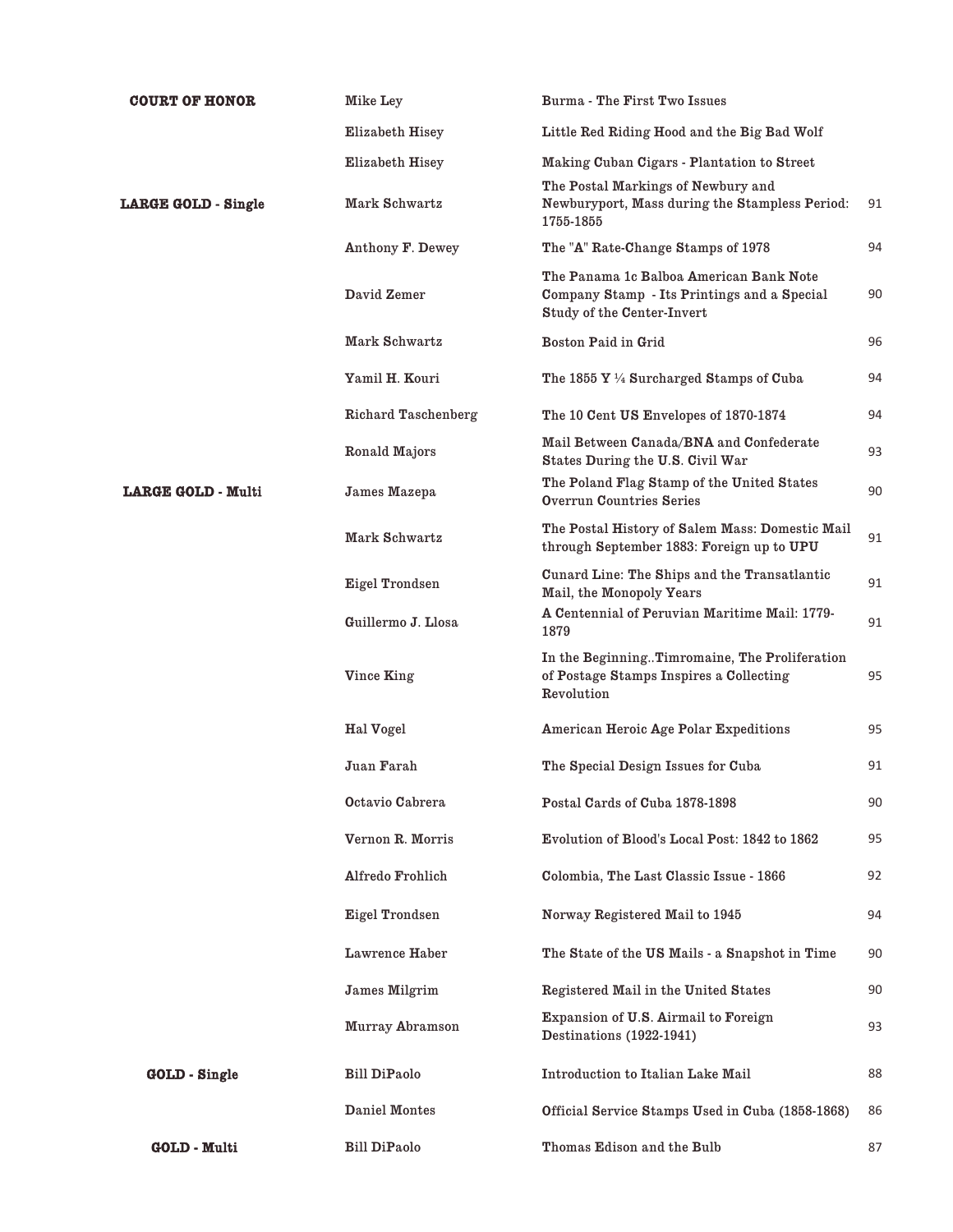|                               | Daniel Montes           | The Perforated Stamps under the Spanish<br>Dominion in Cuba (1867-1898)             | 86 |
|-------------------------------|-------------------------|-------------------------------------------------------------------------------------|----|
|                               | Lewis E. Bussey         | The Spanish American War & Occupation<br>Reflected in U.S. Postal Cards 1898-1907   | 85 |
| <b>LARGE VERMEIL - Single</b> | James Mazepa            | Postal Systems in Liberated Poland 1944-1945                                        | 84 |
|                               | David Mayo              | Non-Denominated Make-Up Rate Stamps of the<br><b>United States</b>                  | 80 |
| <b>LARGE VERMEIL - Multi</b>  | George Kramer           | For the Love of the Dog                                                             | 80 |
| <b>VERMEIL</b> - Single       | Daniel C. Warren        | Richmond, VA 1786-1799                                                              | 79 |
| <b>VERMEIL - Multi</b>        | Philip W. Leber         | Telegraph Launches the Communication Age - A<br>Philatelic Retrospective 1840-2000s | 78 |
|                               | <b>Howard Rotterdam</b> | The Four Chaplains Stamp of 1948: First Day<br>Covers                               | 75 |
|                               | Jerry Eller             | Canal Zone - The Study of Meter Mail                                                | 75 |
| <b>LARGE SILVER - Single</b>  | Fernando Iglesias       | The 2013 Inverted "Jenny" Issue                                                     | 73 |
|                               | Richard Lomax           | Oleomargarine State Revenue Types                                                   | 73 |
|                               |                         | Uses of the 50 Cent United States Airmail                                           |    |
| <b>SILVER</b> - Single        | Millard Mack            | <b>Transport Stamp</b>                                                              | 68 |
| <b>SILVER - Multi</b>         | <b>Philip Kotsios</b>   | Early Pictorial Issue New York Foreign Mail<br>Covers: 1869 - 1871                  | 68 |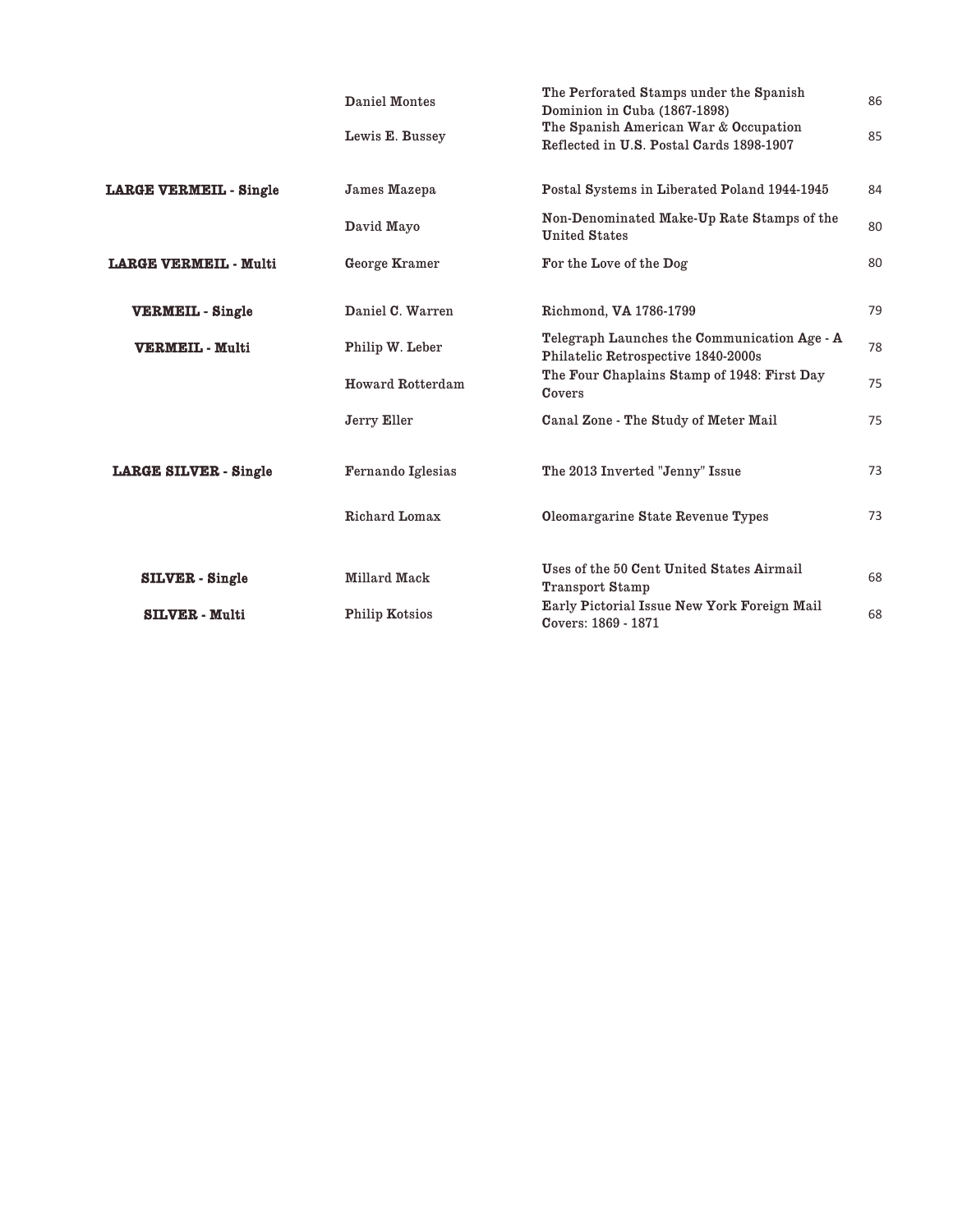# Sarasota National Stamp Expo & Writers Unit 30 **LITERATURE PALMARES**

January 21 - 23, 2022

| <b>Grand Award</b>                                                  | Darrell Ertzberger     | Rural Free Delivery in North Carolina                                                         | <b>NCPHS Postal Historian</b>                             |    |
|---------------------------------------------------------------------|------------------------|-----------------------------------------------------------------------------------------------|-----------------------------------------------------------|----|
| <b>Reserve Grand Award</b>                                          | Louis Fiset            | Transpacific Ship Mail on the Eve of<br><b>Pearl Harbor</b>                                   | <b>LaPosta</b>                                            |    |
| <b>Postal History Society</b><br>Award                              | Jerry H. Miller        | The Evolution of via Siberia Mail, 1897 -<br>1945                                             | 2021 Congress Book                                        |    |
| <b>APS Research Award</b>                                           | Heinrich<br>Conzelmann | Printed Matter Sent By Hamburg or<br>Bremen Mail: 1867 Rate Changes                           | <b>Chronicle of U.S. Classic Postal</b><br><i>Issues</i>  |    |
| <b>Collectors Club of</b><br><b>Sarasota Award for</b><br>Treatment | Harold J. Krische      | Happy Easter From Japan                                                                       | <b>Collectors Club Philatelist</b>                        |    |
| <b>LARGE GOLD</b>                                                   | Darrell Ertzberger     | Rural Free Delivery in North Carolina                                                         | <b>NCPHS Postal Historian</b>                             | 93 |
|                                                                     | Louis Fiset            | Transpacific Ship Mail on the Eve of<br>Pearl Harbor                                          | <b>LaPosta</b>                                            | 91 |
|                                                                     | Harold J. Krische      | Happy Easter From Japan                                                                       | <b>Collectors Club Philatelist</b>                        | 91 |
|                                                                     | Louis Fiset            | Repatriates' Correspondence During<br>SS Drottningholm's Mercy Ship<br>Voyages in WW II       | <b>Military Postal History Society</b><br><b>Bulletin</b> | 90 |
|                                                                     | Heinrich<br>Conzelmann | Printed Matter Sent By Hamburg or<br>Bremen Mail: 1867 Rate Changes                           | <b>Chronicle of U.S. Classic Postal</b><br><i>Issues</i>  | 90 |
| <b>GOLD</b>                                                         | David Zemer            | The Panama 1c Balboa Invert From the<br><b>American Banknote Company</b>                      | <b>Collectors Club Philatelist</b>                        | 88 |
|                                                                     | Albert L. Briggs       | Prexie Postal History: Local Letter<br><b>Uses</b>                                            | Prexie Era Newsletter                                     | 85 |
|                                                                     | Jerry H. Miller        | Evolution of the Postal Coding System<br>in Germany                                           | Postal History Journal                                    | 85 |
|                                                                     | Jerry H. Miller        | The Evolution of via Siberia Mail, 1897 -<br>1945                                             | 2021 Congress Book                                        | 89 |
|                                                                     | John M. Hotchner       | The Development and Use of Consular<br>Bicentennial Postal Stationery 1990 -<br>1994          | <b>Postal Stationery</b>                                  | 87 |
|                                                                     | <b>Hugh Lawrence</b>   | The Communist DPP Chops and Labels<br>of Southern Anhui and Northeastern<br>Jiangxi Provinces | The China Clipper                                         | 88 |
|                                                                     | <b>Bill DiPaolo</b>    | Searching for the 10c Coil of the 1938<br><b>Presidential Series</b>                          | The United States Specialist                              | 88 |